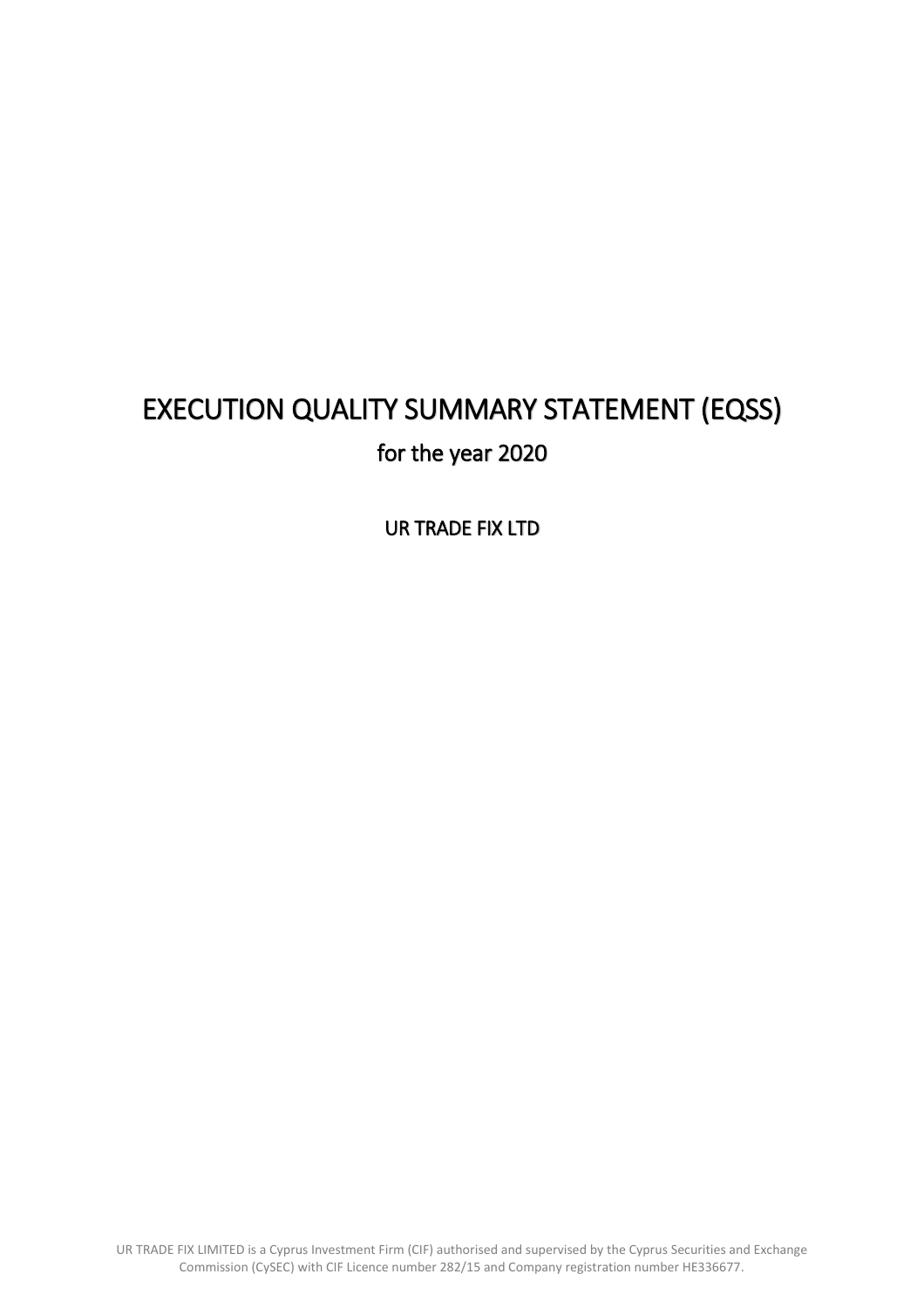## **1. Scope of the document**

The Execution Quality Summary Statement (hereinafter "**the EQSS**") is a statement that UR Trade Fix Limited (hereinafter "the Company"), an Investment Firm authorised and regulated by the Cyprus Securities and Exchange Commission with Licence Number 282/15, is required to disclose to its clients under Commission Delegated Regulation (EU) 2017/576 of  $8<sup>th</sup>$  June 2016 (hereinafter "RTS 28") supplementing Directive 2014/65/EU of the European Parliament and of the Council, regarding regulatory technical standards for the annual publication by investment firms of information on the identity of execution venues and on the quality of execution.

The EQSS is a summary of the analysis and conclusions the Company drew from its detailed monitoring of the quality of execution obtained on the execution venues where it executed all client orders during the year 2020, covering a full year cycle (hereinafter "the Year Under Review").

The Company urges its clients and/or potential clients to read the EQSS carefully as it discloses information on how the Company executes orders when operating under the STP model in relation to the Asset Class of CFDs.

The EQSS along with the accompanied tables will remain on the Company's website for a minimum period of two (2) years, following their publication on the website.

## **2. Relative Importance of Execution Factors during the year under review**

Under the relevant regulatory framework, the Company considers the following execution factors when assessing the quality of execution:

- Price;
- Cost;
- Speed of execution;
- Likelihood of execution;
- Likelihood of settlement;
- Size of order;
- Market impact;
- Nature of order.

For details on how each factor is assessed when executing clients' orders, please refer to the Company's Best Interest and Order Execution Policy.

During the year under review, the Company offered services to the following categories of clients:

## **a. Retail Clients**

For these clients, the Company by virtue of the applicable regulatory framework is required to provide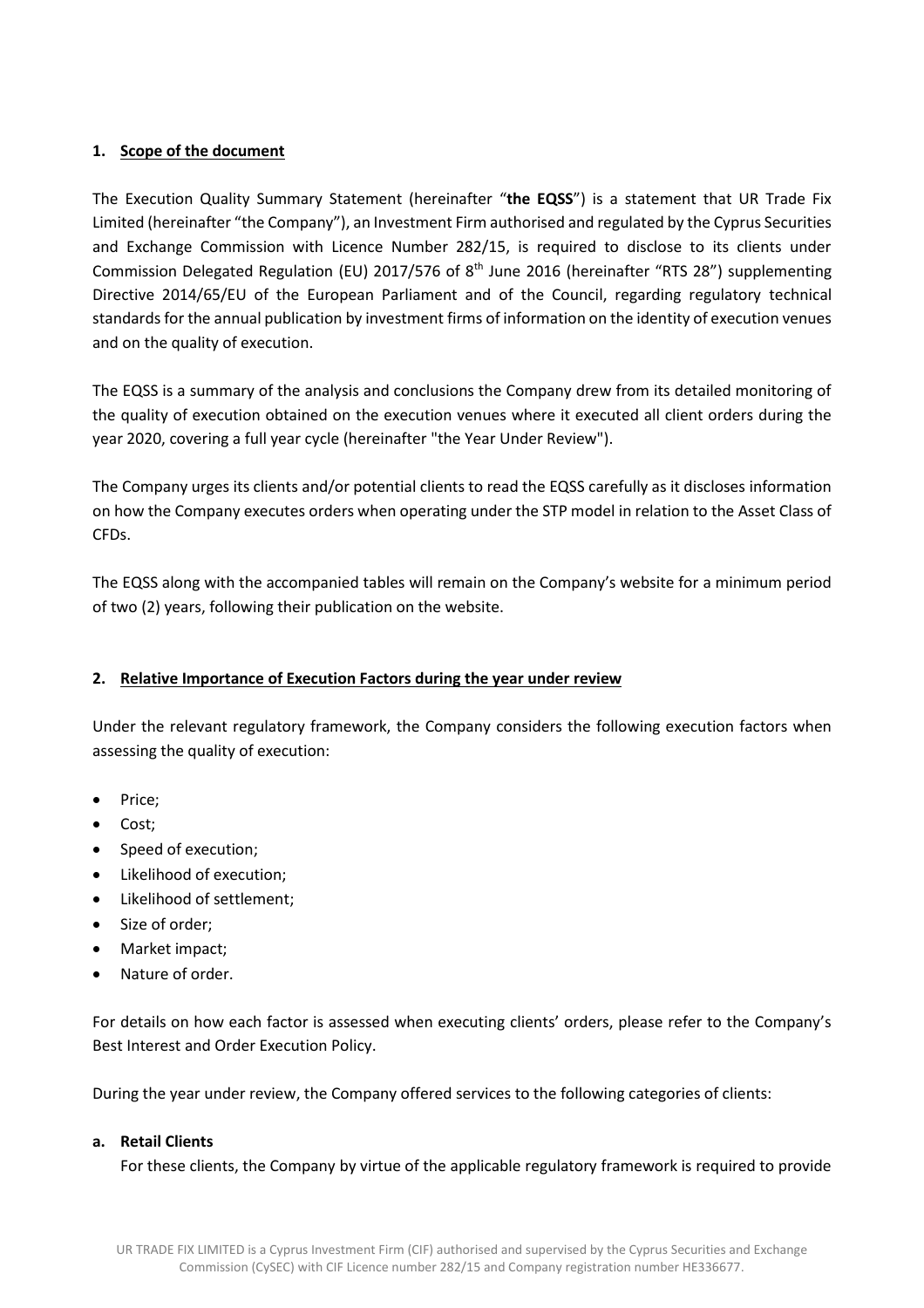best execution in accordance with total consideration whereby total consideration represents the price of the Financial Instrument and the costs related to execution, which include all expenses incurred by the client which directly related to the execution of the Order, including execution venue fees, clearing and settlement fees and any other fees paid to third parties involved in the execution of the order, as applicable.

# **b. Professional Clients (***including per-se Professional and elective Professionals***)**

The Company during the Year Under Review established business relationship with a very small number of clients that fall under this category. In this respect, the Company has in place appropriate execution arrangements to offer services to such clients, placing emphasis on price and execution costs, aligning its execution arrangements for these clients as those applicable to Retail clients (*as referred to in point (a) above*).

Note: Clients who as per the Company's 'Client Categorisation Policy' were classified as Retail Clients and Professional Clients, are falling under the scope of RTS 28, while Eligible Counterparties do not. During the Year Under Review, the Company did not establish any business relationship with any Eligible Counterparty.

# **3. Execution Venues during the Year Under Review**

| No.            | <b>Name of Execution Venue</b><br>(LEI)                 | <b>Country of</b><br><b>Establishment</b> | Commencement<br>date of the business<br>relationship with<br>the Company | End date of the<br>business relationship<br>with the Company |
|----------------|---------------------------------------------------------|-------------------------------------------|--------------------------------------------------------------------------|--------------------------------------------------------------|
| 1              | <b>GBE Brokers Limited</b><br>213800GTHAE44SHT4L77      | Cyprus                                    | 30.06.16                                                                 |                                                              |
| $\overline{2}$ | <b>Tample Capital (PTY) LTD</b><br>213800GTHAE44SHT4L77 | South Africa                              | 16.09.2019                                                               |                                                              |

The Company's Execution Venues during the Year Under Review were:

The Company maintains close links or common ownership structure with one (1) of the above-mentioned execution venues used to execute client orders; Tample Capital (PTY) LTD.

## **4. Change of Execution Venues during the Year Under Review**

During the year under review the Company did not make any changes to its execution venues.

# **5. Conflicts of interest**

The Company maintains close links or common ownership structure with the Tample Capital (PTY) LTD. However, the Company has in place sufficient safeguards against any potential conflicts of interest.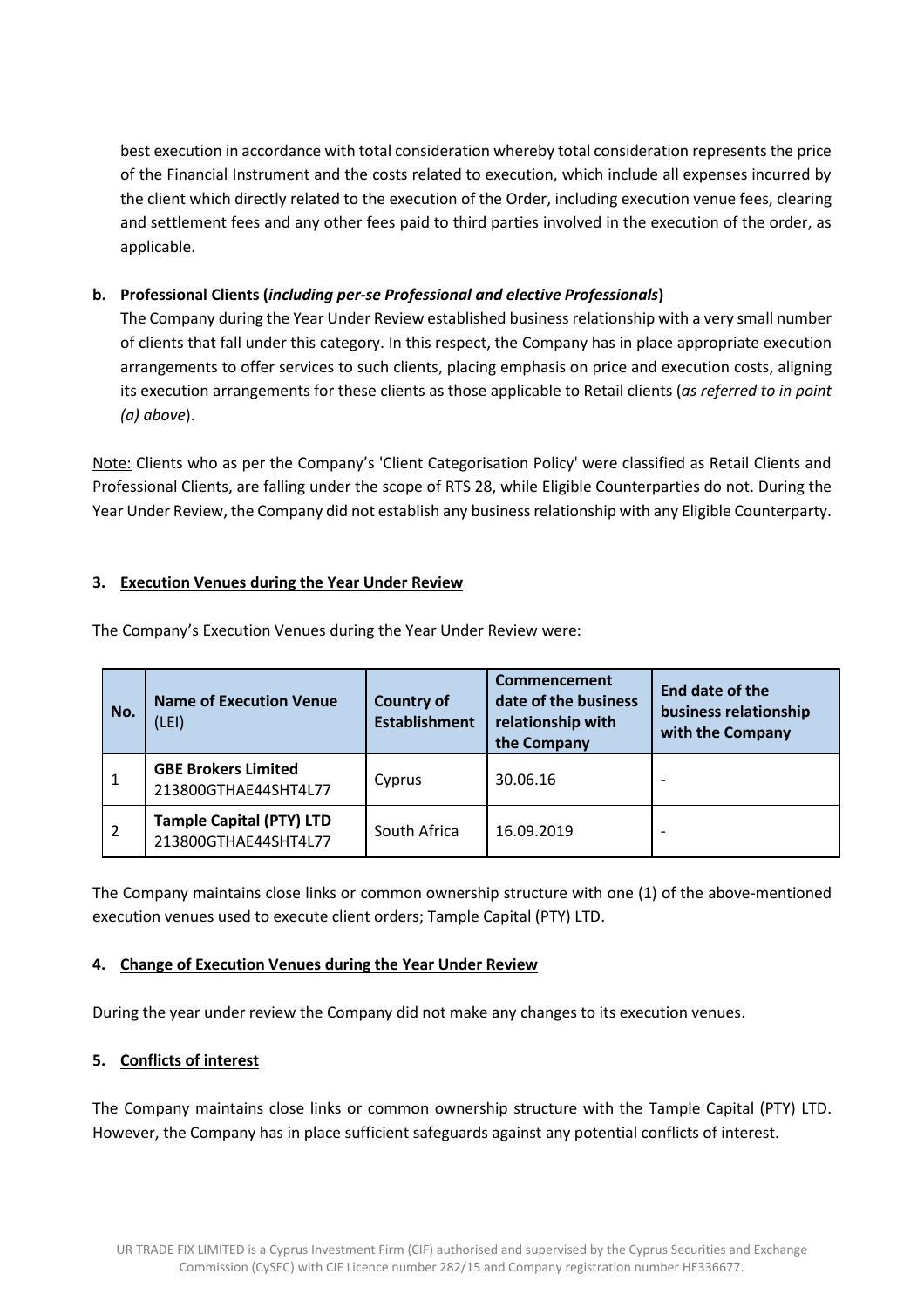It should be noted that, during the Year Under Review, the Company had agreements in place with execution venues to ensure that the Company complies with the relevant laws and regulations, including but not limited to the Negative Balance Protection requirement, regarding stop-out levels and leverages.

## **6. Payments or non-monetary benefits (made or received) to/by Execution Venues**

During the Year Under Review the Company's arrangements with its liquidity providers stipulated that the Company does not receive any monies or non-monetary benefits from the liquidity providers for the execution of clients' orders. The Company pays its liquidity providers a fee based on trading volume that does not create a conflict of interest.

The Company generates its revenues from commissions paid by its clients upon initiating a trading order. The Company's costs and charges are listed on the Company's website.

# **7. Data and Tools relating to the quality of Execution**

During the year under review, the Company's Head of Brokerage Department employed a number of both manual and automatic tools for monitoring the data relating to the quality of execution, particularly with regards to the below dimensions:

- a. Evaluating the Company's execution venue(s) in accordance to the following:
	- Pricing Frequency (price updates in real time);
	- Speed of execution;
	- Frequency and duration of price freezing;
	- Pricing transparency;
	- Slippage frequency etc.
- b. Price Fairness:

i.e. comparing independent prices relayed by all its execution venues and with other independent market data providers

c. Technological prowess of Company systems

i.e. monitoring the responsiveness of Company's interface (e.g. lag, integration with the IT systems of the execution venues etc.).

## **8. Reviews of Execution Monitoring - Control Functions**

The Company's Head of Brokerage Department performs manual and automatic evaluation process described above (*please refer to Section 7*) and if further actions are required, he liaises with the Company's Senior Management.

The Company's control functions (Compliance and Internal Audit) scrutinise the monitoring procedure conducted by the Brokerage Department and any actions taken by the Company's Senior Management. Any findings identified by the Company's control functions are presented to the Company's Board of Directors at least annually, for further scrutiny and actions.